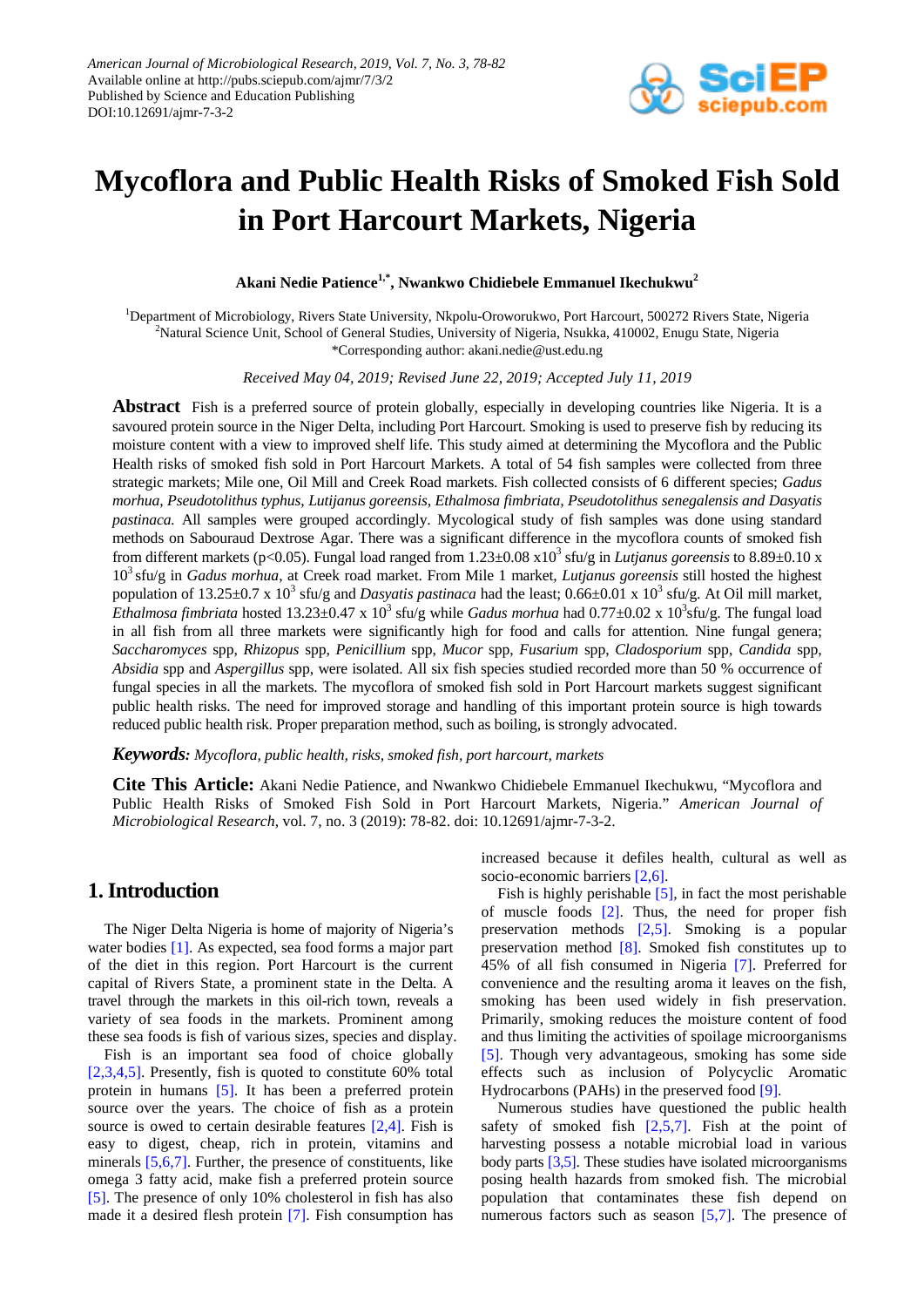these microorganisms could pose numerous public health risks. Further, smoking as a method of fish preservation could introduce polycyclic aromatic hydrocarbons [\[9\]](#page-4-4) and yet fail to prevent microbial proliferation [\[5\].](#page-4-1) These PAHs have been implicated for various diseases of humans that could lead to mortality.

Food spoilage was not ascribed to fungi previously but fungal species have been shown responsible for spoilage recently [\[7\].](#page-4-2) The Mycoflora sums up the total fungal population in a sample. The Mycoflora of smoked fish could pose public health risk(s), especially considering fish consumption method and preparation. Studies have isolated numerous fungi from smoked fungi [\[5,6,7,8\].](#page-4-1) Most of these fungi are known to have public health risks based on certain pathogenic attributes. Some fungi produce aflatoxins known to pose severe consequences including being carcinogens and damage organ [\[7\].](#page-4-2) Aflatoxins are teratogenic, nephrotoxic, immunotoxic and mutagenic [\[10\].](#page-4-6) They have been linked to cases of hepatitis especially in developing countries like Nigeria [\[5,7\].](#page-4-1) Nigeria has been described as endemic for hepatitis virus with up to 13% having Hepatitis B and 8 % having Hepatitis C [\[11\].](#page-4-7) Several episodes of epidemic and high mortality have been linked to fungal toxins [\[10\].](#page-4-6) Further, the immunosuppressing effects of aflatoxins could expose humans to infections such as Human Immunodeficiency Virus (HIV) and tuberculosi[s \[12\].](#page-4-8)

Smoked fish is considered safely preserved and consumed variously. In Nigerian cities, including Port Harcourt, smoked fish is integral to most of delicious dishes. It has been consumed variously; cooked and uncooked. The method of consumption could further bring the health risks to fore, especially when consumed raw. Although preserved and apparently safe from spoilage, smoked fish sometimes appear damp and with moulds. The presence of moulds on smoked fish raises some questions as to the mycological status and consequent public health risk(s) of smoked fish. Numerous studies have successfully established public health risks associated with smoked fish in Nigerian markets [\[2,5,7,9\].](#page-4-0) The present study therefore, was aimed at studying the Mycoflora of smoked fish in Port Harcourt markets as a way of establishing the public health risk(s) associated with smoked fish consumption.

## **2. Materials and Methods**

#### **2.1. Study Area**

The study area was Port Harcourt, Rivers State. Three (3) popular markets were chosen for the present study. Fish samples were obtained from Mile One, Oil Mill and Creek Road Markets, on coordinates 4.7918°N, 6.9986°E; 4.5121°N, 7.352°E and 4.7582869°N, 7.0208996°E respectively. Markets were considered representative of the entire metropolis and usually the major source of smoked fish in Port Harcourt.

#### **2.2. Sample Collection**

A total of 54 smoked fish samples consisting six different species: *Gadus morhua* (stock fish)*, Pseudotolithus typhus*  (Croaker), *Lutijanus goreensis* (Red snapper)*, Ethalmosa*  *fimbriata* (Bonga fish)*, Pseudotolithus senegalensis* (Broke marriage) *and Dasyatis pastinaca* (Sting ray) were purchased from the various markets and transported in clean polythene bags to the laboratory for analysis. Each group (market) consisted of eighteen (18) samples used in the study.

#### **2.3. Mycological Studies**

Study of the Mycoflora of smoked fish was performed aseptically. Commercially available Sabouraud Dextrose Agar (SDA) (Biolab Laboratories, Hungary) was used. All dilutions were done in sterile normal saline. Standard plate count as in Cheesbrough (2006) [\[13\]](#page-4-9) was used for isolation and enumeration of fungi.

For each set of 18 market samples, 10 g of smoked fish was weighed onto clean aluminium foil. Then the samples were macerated in 90 ml sterile normal saline using warring blender to give  $10^{-1}$  dilution as in previous studies [\[7\].](#page-4-2) The mixture was diluted serially up to  $10^{-4}$  and 0.1 ml of respective solutions pipetted into sterile petri dishes. Then molten SDA, containing penicillin and streptomycin, was poured and allowed to solidify. All set up, in triplicates, were incubated at  $28\text{ °C}$  for 5 days. Colonies were then subcultured to obtain pure colonies used for identification. Identification was done using morphological and microscopic features (wet mount) with reference to Practical Mycology Manual for Fungi Identificatio[n \[7\].](#page-4-2)

#### **2.4. Data Analysis**

Analysis of Variance (ANOVA) was used to test all data for significance (*p<*0.05) using SPSS version 23. Where differences occurred, Duncan's multiple range test (DMRT) was used to separate the means.

### **3. Results**

A study of the Mycoflora of smoked fish showed numerous fungal genera in all three markets. All six fish species studied, presented with significant fungal load. In creek road market, the highest fungal load  $(8.89 \pm 0.10 \text{ x})$ 103 sfu/g) was recorded in *Lutjanus goreensis* while *Gadus morhua* had the least load  $(1.23\pm0.08 \times 10^3 \text{ sftu/g})$ [\(Table 1\)](#page-2-0). In Mile 1 market, *Lutjanus goreensis* still recorded the highest fungal load  $(13.25\pm0.70 \text{ x10}^3 \text{ sftu/g})$ while *Pseudotolithus typhus* had the least (0.59±0.06 x 10<sup>3</sup> sfu/g). However, a look at results from Oil mill market showed that *Ethalmosa fimbriata* had the highest load  $(13.23\pm0.47 \times 10^3 \text{ sftu/g})$  with the *Gadus mohua* presenting the least load  $(0.77\pm0.02 \text{ x10}^3 \text{ sftu/g})$  as in Creek road market.

Marked difference in the Mycoflora of the fish in various markets was recorded. Obviously, there was a significant difference (*p<*0.05) in the Mycoflora of all fish studied across the markets apart from *Gadus morhua*, where difference was noted only between Creek road and other markets [\(Table 1\)](#page-2-0).

Further, the percentage occurrence of fungal isolates was studied. Again, an interesting pattern in the occurrence of fungal species was recorded. Nine fungal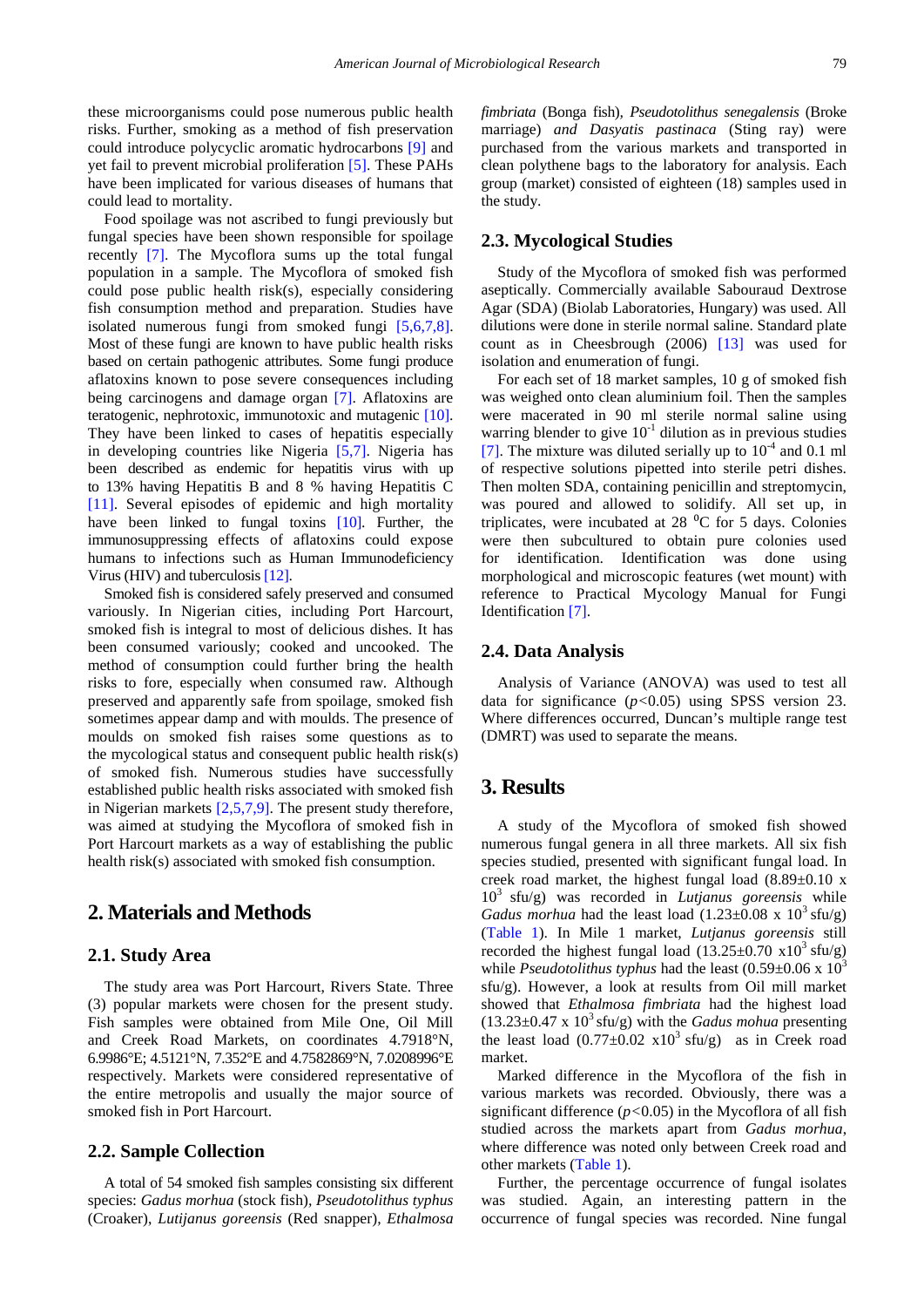genera, including *Saccharomyces*, *Rhizopus*, *Penicillium*, *Mucor*, *Fusarium*, *Cladosporin*, *Candida*, *Absidia* and *Aspergillus* species were consistently present in all three market samples. Of the nine genera isolated, *Aspergillus* spp. (38.33%) closely followed by *Penicillium* spp. (26.67%) was most abundant in all markets [\(Figure 1\)](#page-2-1). The least abundant species isolated across the markets however varied. They were *Cladosporium* spp. (1.67%) in Oil mill, *Mucor* (2.82%) in Creek road and *Rhizopus*, *Mucor* and *Cladosporium* (1.89% each) in Mile one market.

The distribution of Mycoflora on the fish species was also studied and recorded. Interestingly, none of the fish species hosted all nine fungal species. The highest fungal presence was noted in *Ethalmosa fimbriata* (Bonga fish), with all species apart from *Candida tropicalis* present [\(Table 2\)](#page-2-2). Otherwise, all other fish species studied presented with at least five of all nine fungal species.

<span id="page-2-0"></span>

| Table 1. Fungal Populations $(x10^3 \text{ sfu/g})$ of smoked fishes in the various markets in Port Harcourt |                 |                          |                       |                        |                            |                       |  |
|--------------------------------------------------------------------------------------------------------------|-----------------|--------------------------|-----------------------|------------------------|----------------------------|-----------------------|--|
| Markets                                                                                                      | Gadus<br>morhua | Pseudotolithus<br>tvphus | Lutjanus<br>goreensis | Ethalmosa<br>fimbriata | Pseudotolithussenegalensis | Dasvatis<br>pastinaca |  |
|                                                                                                              |                 |                          |                       |                        |                            |                       |  |

**Mile 1**  $0.87 \pm 0.21^{\circ}$   $0.59 \pm 0.06^{\circ}$   $13.25 \pm 0.70^{\circ}$   $0.73 \pm 0.06^{\circ}$   $2.63 \pm 0.15^{\circ}$   $0.66 \pm 0.01^{\circ}$ **Oil mill**  $0.77 \pm 0.02^a$   $7.53 \pm 0.25^c$   $11.34 \pm 0.65^b$   $13.23 \pm 0.47^c$   $3.59 \pm 0.15^c$   $3.58 \pm 0.04^c$ 

| <b>Creek road</b> | $1.23 \pm 0.08^b$ | $1.51 \pm 0.09^{\circ}$ | $8.89 \pm 0.10^a$ | $1.72 \pm 0.07^{\circ}$ | $1.57 \pm 0.07$ <sup>a</sup> | $1.72 \pm 0.06$ <sup>t</sup> |
|-------------------|-------------------|-------------------------|-------------------|-------------------------|------------------------------|------------------------------|
|-------------------|-------------------|-------------------------|-------------------|-------------------------|------------------------------|------------------------------|

\*means with the same superscript along the columns are not significantly different (p<0.05).

<span id="page-2-1"></span>

Figure 1. Percentage occurrence of Fungal isolates in the different markets sampled

| Table 2. Distribution of fungal isolates in the different fishes sampled |  |  |  |  |  |
|--------------------------------------------------------------------------|--|--|--|--|--|
|--------------------------------------------------------------------------|--|--|--|--|--|

<span id="page-2-2"></span>

| <b>Fungal Isolates</b>             | Gadus<br>morhua | <b>Pseudotolithus</b><br>typhus | Lutjanus<br>goreensis | <b>Ethalmosa</b><br>fimbriata | <b>Pseudotolithus</b><br>senegalensis | Dasyatis<br>pastinaca |
|------------------------------------|-----------------|---------------------------------|-----------------------|-------------------------------|---------------------------------------|-----------------------|
| Aspergillus species                | $+$             |                                 | $+$                   |                               |                                       |                       |
| Absidia species                    |                 |                                 |                       | $^{+}$                        |                                       |                       |
| Candida tropicalis                 | $+$             |                                 | $+$                   |                               |                                       |                       |
| <b>Cladosporium</b> species        | $+$             |                                 |                       | $^{+}$                        |                                       |                       |
| Fusarium<br>moniliformis           | $+$             |                                 | $^{+}$                | $^{+}$                        |                                       | $^+$                  |
| <b>Mucor species</b>               |                 |                                 | $\overline{+}$        |                               |                                       |                       |
| <b>Penicillium</b> species         | $+$             |                                 | $+$                   | $^{+}$                        |                                       |                       |
| <b>Rhizopus species</b>            | $+$             |                                 |                       |                               |                                       |                       |
| <b>Saccharomyces</b><br>cerevisiae | $+$             |                                 |                       |                               |                                       |                       |

Legend:  $+=$  present;  $-=$  absent.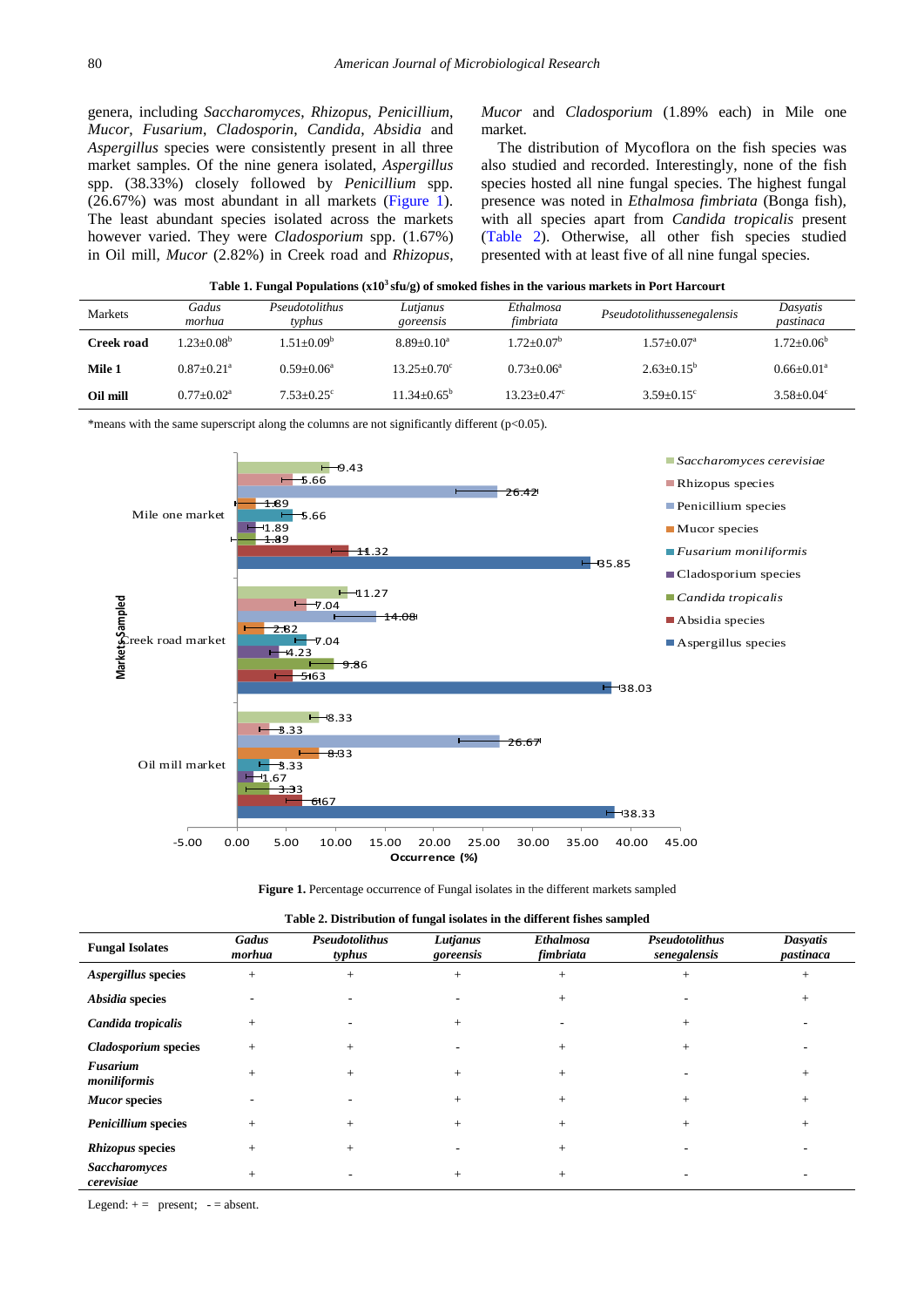# **4. Discussion**

The fungal population in the smoked fish species in this study varied according to the location of the market and were significantly different  $(p<0.05)$ . The highest fungal load was recorded in *Ethalmosa fimbrata* (13.23±0.47 x 103 sfu/g) while the least was recorded in *Dasyatis pastinaca* (0.66±0.01 x  $10^3$  sfu/g) and *Gadus morhua*  $(0.77\pm0.02 \times 10^3 \text{ sftu/g})$ . These results are however comparable to that of previous studies conducted in other parts of Nigeria [\[5,7,14\].](#page-4-1) Although the safe fungal load for food is at  $\langle 10^6$ cfu/g [\[22\],](#page-4-10) the health risk exposed by the present study is enormous. This is based on aflatoxin production and tolerable limit in humans ranging from less than 1 ng/kg body weight in developed countries to about 100 ng/kg body weight in Africa [\[12\].](#page-4-8) Several factors have been highlighted to support fungal infestation of fish. Some of the factors include temperature, humidity and handling [\[5\].](#page-4-1) Similarly, these factors also enhance aflatoxin production [\[10\].](#page-4-6) More worrisome, is the presence of these factors in the study area. Proper insight into the preservation processes leaves a lot to be desired. Harvested fish are preserved in many unhygienic ways due to its high perishability. Efforts are made to keep the temperature at safe levels. This has been achieved by using damp sack to cover as well as mixing with wet weed or green grass [\[15\].](#page-4-11) Although for good reasons, these handling practices could increase the Mycoflora of fish. The high Mycoflora in all markets could be blamed on hygiene conditions of all the markets.

Further, smoking is a method of fish drying that applies between  $20^{\circ}$ C and  $30^{\circ}$ C [\[16,17\].](#page-4-12) This temperature will not deter but may even encourage fungal proliferation as well as toxin production. Fungal growth temperature in the present study was 28°C. This is within the range of temperature obtainable in the traditional drying method. Obviously, this could explain the high fungal load of the fish studied. Also, aflatoxin production is favoured at temperatures between 24°C to 28°C [\[10\].](#page-4-6) Previous studies have reported that although smoking is seen as a good preservation method, the resulting fish do not have a good shelf life [\[7\].](#page-4-2) Shelf life prolongation is a key consideration in choosing a preservation method. More improved drying methods have been reported with better results and improved shelf life [\[16,17\].](#page-4-12) Such methods require more sophisticated procedure in Kilns, using higher temperatures and thus, better results. Fungi are sporeforming and these spores are resistant to heat [\[5\].](#page-4-1) These spores are implicated for colonisation and spoilage of dry materials such as smoked fish. Spore propagation could be fostered the more by the poor hygiene practices obtainable in the markets studied. The present study as well as previous studies has noted the display of fish close to dirty drainage gutters in markets leading to contamination of smoked fish [\[2,5,7,15\].](#page-4-0)

Apart from drying procedure, handling has also been blamed for smoked fish contamination [\[2,3,5,7,18\].](#page-4-0) Specifically, the method of displaying these fish may not be proper. Display of fish for sale is mostly done in trays with no allowance for proper aeration. This could increase humidity and thus fungal proliferation as well as aflatoxin production. The study by Adebayo-Tayo *et al*. [\[7\],](#page-4-2) also

highlighted the crowding of fish on trays for fungal infestation. Further, Port Harcourt is a humid city [\[19\].](#page-4-13) Naturally, this could have availed the needed humidity for fungal growth.

The lowest fungal population recorded in *Gadus morhua* (the normal stock fish) may be due to the method of drying in more regulated Kilns before importation. Apparently, the stock fish has lower proliferation requirements for fungal colonisation. This would explain the significant reduction in fungal load. Conversely, other smoked fish samples are dried in the local Kilns. These drying apparatus may not be able to achieve the temperatures of the more sophisticated Kilns. Thus, fungal load is higher in these locally preserved fish samples.

The Isolation of nine (9) fungal species (including, *Saccharomyces*, *Rhizopus*, *Penicillium*, *Mucor*, *Fusarium*, *Cladosporium*, *Candida*, *Absidia* and *Aspergillus*) in this study calls for concern as to the efficacy of the usual local drying methods and the mycological safety of smoked fish. Although fungal species occurred in varying frequencies, *Aspergillus* spp. (38.33%) closely followed by *Penicillium*  spp. (26.67%) was most abundant in all markets. This finding is similar to those of other researchers [\[5,7,14\],](#page-4-1) although they failed to isolate *Candida tropicalis* and *Absidia* spp. Fungal growth is supported by adequate moisture beyond 16 %  $[5,7,20]$ . Fish preservation by drying aims to remove up to 90 % moisture from the food and mould proliferation is hampered at 10 % moisture [\[5\].](#page-4-1) Total Mycoflora load in all fish samples in all markets were high and a source of concern considering their toxin production abilities [\[12\].](#page-4-8)

The Mycoflora of smoked fish sold in Port Harcourt Markets suggest public health risks. Certain fungal species such as *Aspergillus* spp. and *Penicillium* spp have been implicated for public health risks [\[7\].](#page-4-2) *Aspergillus* and *Penicillium* species have been associated with the production of toxins including aflatoxins and ochratoxins leading to mortality [\[5,7,20\].](#page-4-1) With the level of fungal contamination in smoked fish, consumers may also be ingesting these fungal species as well as toxins and metabolites [\[5,7\].](#page-4-1) Most likely, the ingestion of these toxins will be above the tolerable dose per body weight per da[y \[12\].](#page-4-8)

## **5. Conclusion**

Smoked fish sold in Port Harcourt presents with high fungal load and could pose significant public health risks. The use of more regulated, sophisticated Kilns would improve the quality of the resulting smoked fish. Further, it is important that fish handlers are educated to imbibe a quality assurance process in the model of the Hazard Analysis Critical Control Points (HACCP). Smoked fish should be adequately cooked prior to consumption to reduce public health risks.

#### **References**

<span id="page-3-0"></span>[1] Ekong, F., Jacob, A., & Ebong, S. Water resource management in the Niger Delta region of Nigeria: The role of physical planning. *Int. Rev. Soc. Sci. Human*, *3*(1), 51. February 2012.